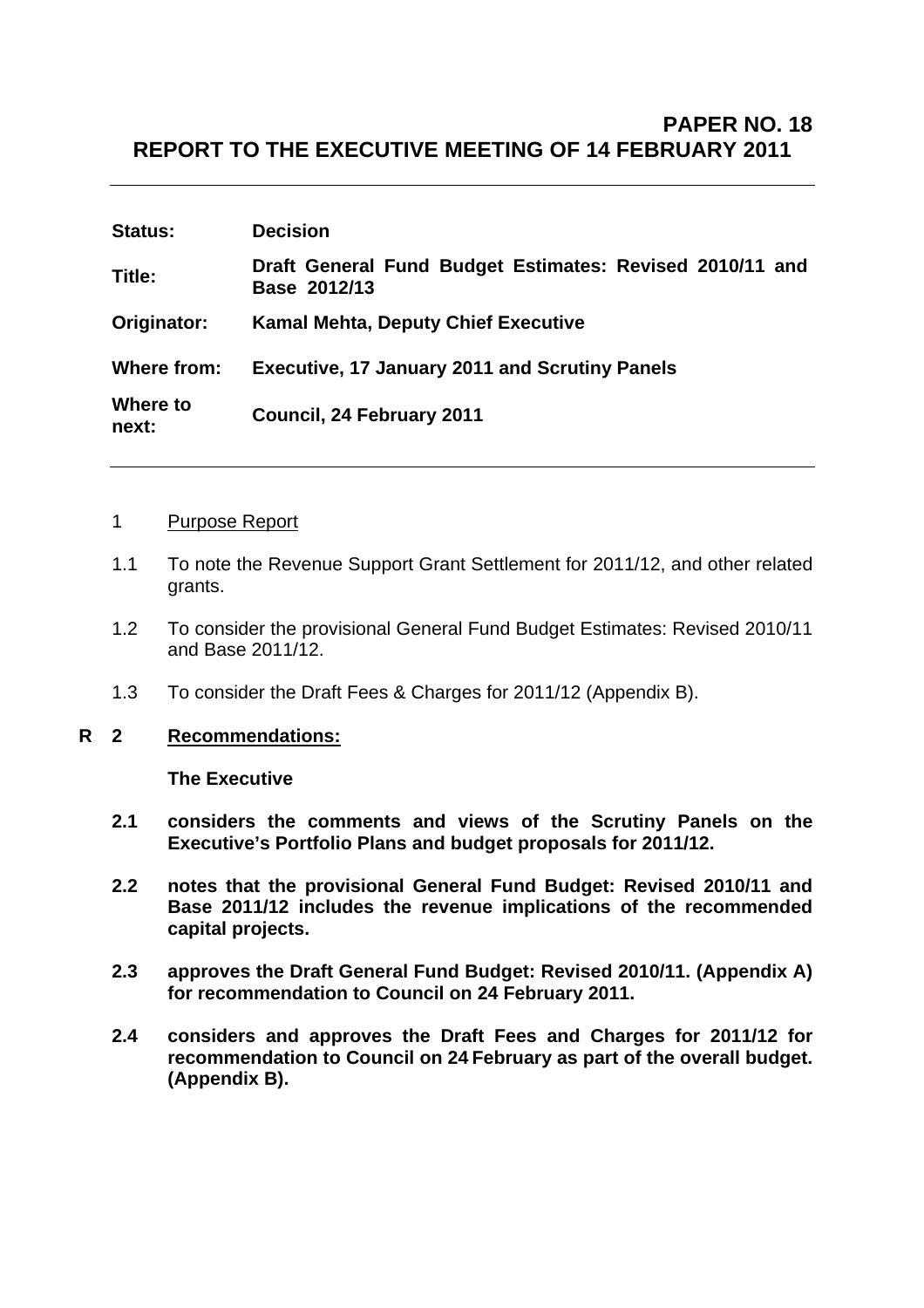**2.5 approves the Draft General Fund Budget: Base 2011/12 for recommendation to Council on 24 February, resulting in a 0% increase in the Average Band D Council Tax for the District (excluding local precepts) for 2011/12. (Appendix C).** 

### 3 Summary of Reasons for the Recommendations

- 3.1 This report sets out the Executive's draft General Fund Budget proposals for 2011/12 which has been referred to the Scrutiny Resources Development Panel for its comment.
- 3.2 The Council must statutorily set a balanced budget to discharge its duties and responsibilities. The duty to recommend a budget to Council rests with the Executive.

### 4 Impact on Communities

- 4.1 The budget proposals include all the functions of the Council and there will be actions and activities within the services that will have implications for the residents or specific sections of the communities within and in some cases beyond the boundary of the District.
- 4.2 Wherever such actions and activities are to be implemented, the Council will ensure that it will satisfy its obligations in respect of undertaking the appropriate consultation and assessment.
- 5 Key Facts
- 5.1 The papers to Executive on 17 January 2011 and subsequently taken to Scrutiny Panel Resources on 3 February 2011 are now updated in the Appendix's due to confirmation of government grants.
- 5.2 Local Government Finance Settlement
- 5.2.1 The government announced the Revenue Support Grant Settlement for 2010/11 on 31 January 2011. Certain specific grants were also announced at the same time. Although most of the ring-fenced and grants previously distributed as specific are now rolled into the formula grant there a small number that remain.
- 5.2.2 The provisional settlement was announced on  $13<sup>th</sup>$  December 2010 for consultation and was reported to the Executive on  $17<sup>th</sup>$  January 2011. Prior to that a Briefing Note on the Provisional Settlement had been circulated to all members. The Leader of the Executive submitted comments on the provisional settlement to the government by the deadline of  $17<sup>th</sup>$  January. The significant comment was in respect of the inclusion of the non-grant funded discretionary concessionary travel expenditure by the council in the formula grant reduction by the government. The government accepted the council's case and has made an adjustment that is reflected in the grant.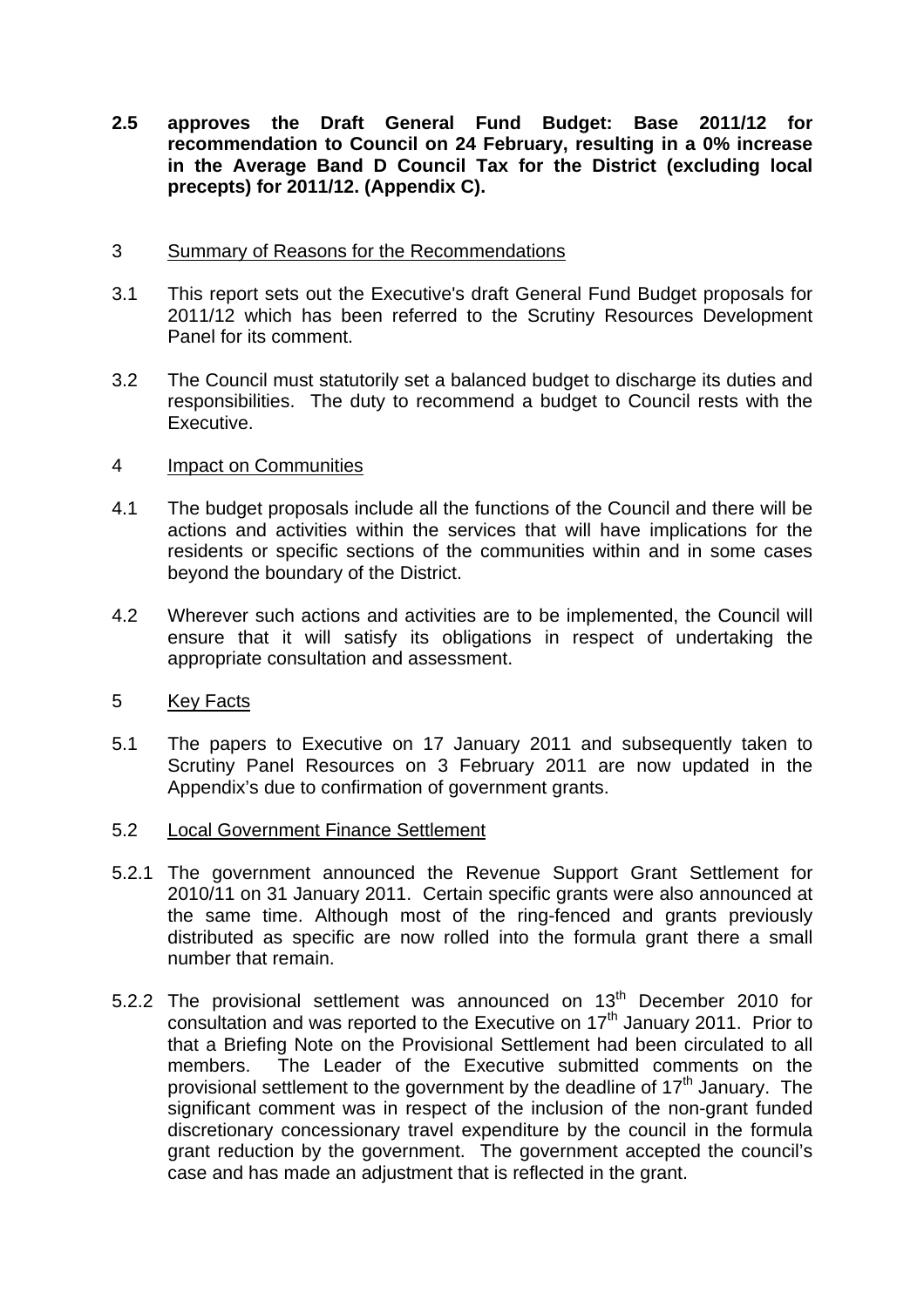5.2.3 The provisional settlement as reported to the Executive on 17 January is shown below in Table A. The final settlement is shown in Table B. The amount for 2011/12 is £4,176,295 and the provisional amount for 2012/13 is £3,523,414.

| 2010/11 | 2010/11         | 2011/12     | %         | 2012/13            | %         |
|---------|-----------------|-------------|-----------|--------------------|-----------|
| Actual  | <b>Adjusted</b> | Provisional | change    | <b>Provisional</b> | change    |
| £m      | £m              | £m          | £m        | £m                 | £m        |
| 5,450   | 4,920           | 4,093       | $-16.80%$ | 3.514              | $-14.15%$ |

Table A – Provisional Settlement announced on 13 December 2010

| 2010/11 | 2010/11         | 2011/12      | %          | 2012/13            | $\%$      |
|---------|-----------------|--------------|------------|--------------------|-----------|
| Actual  | <b>Adjusted</b> | <b>Final</b> | change     | <b>Provisional</b> | change    |
| £m      | £m              | £m           | £m         | £m                 | £m        |
| 5,450   | 4,984           | 4.176        | $-16.20\%$ | 3,523              | $-15.64%$ |

Table B – Settlement announced on 31 January 2011

 The Council's final formula grant settlement for 2011/12 (comprising the Revenue Support Grant and the Redistributed Non-Domestic Rates) is £82,981 more than the provisional amount. However, it is £807,351 less than the adjusted 2010/11 grant on a like for like comparative basis. Similarly, for 2012/13 the grant on a like for like basis is reduced by £652,881. Therefore over the two years 2011/12 and 2012/13 the total amount of reduction for the council is 1,460,232. This represents a 29.30% reduction on the adjusted 2010/11 adjusted grant for a like for like comparison.

 The government has confirmed that for 2011/12 an unringfenced council tax freeze grant will be paid to an authority that set its basic amount of council tax for 2011/12 at a level which is no more than its basic amount of council tax for 2010/11. The grant will be equivalent to a 2.5% increase in its 2010/11 basic amount of council tax multiplied by the authority's tax base for 2011-12 (rounded to the nearest £). The indicative figure for the council is £138,506. However, it is estimated that the will be approximately £141,000. The 2011/12 base estimates include the government indicative amount of £138,506.

 The government had stated that the reductions in local government funding were to be front loaded over the four year Comprehensive Spending Review (CSR) period commencing in 2011/12. The CSR included a reduction of 7% per annum over the four year period. The Council has seen the four year reduction being achieved in the first two years of the CSR period. It is anticipated that there will be further reductions in 2013/14 and 2014/15 (the last two years of the CSR period.) Although, no information is available at this time it is the view of the Deputy Chief Executive that the Council should plan on the basis of a 5% per annum reduction in grant.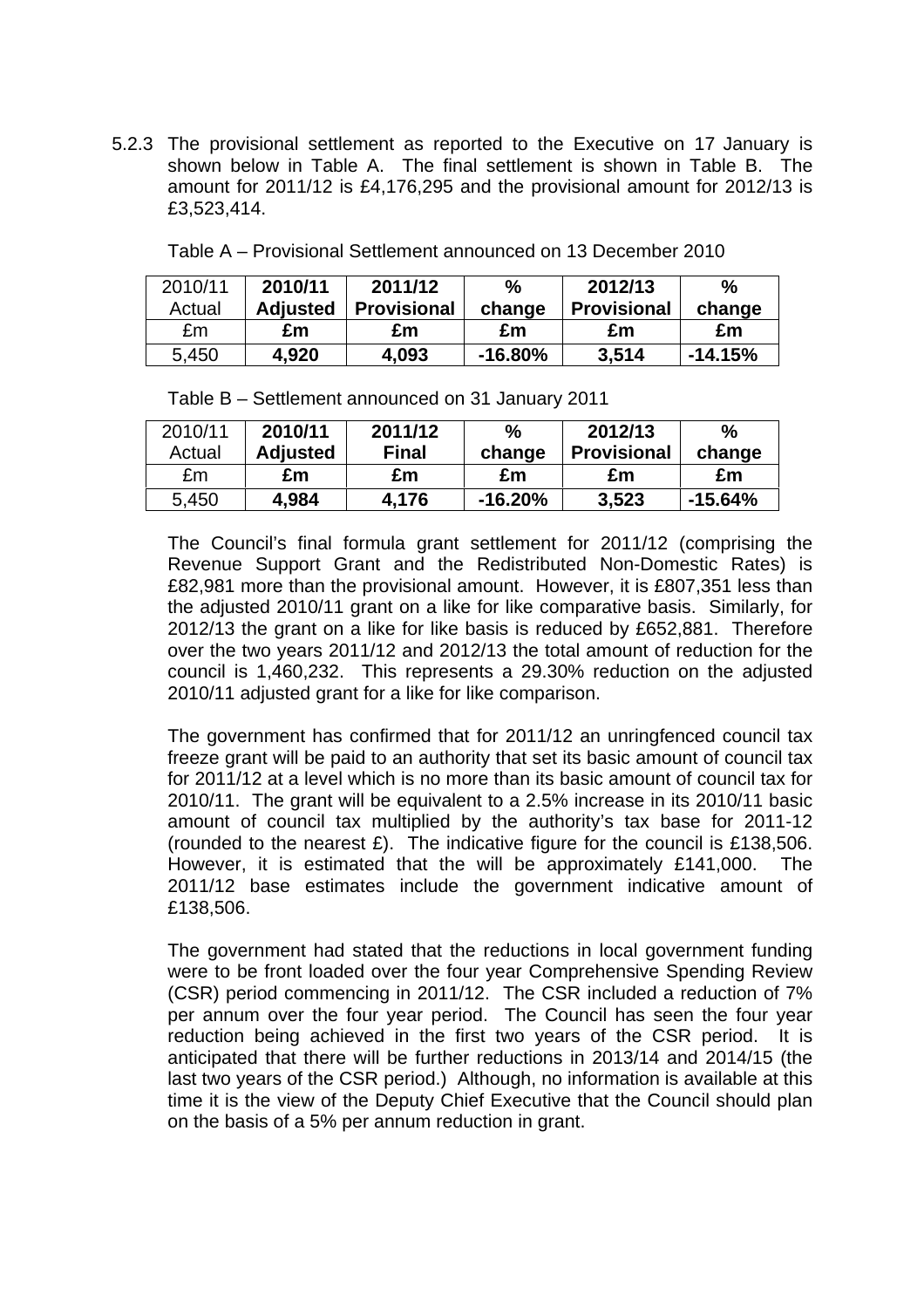## 5.3 Revised Budget Estimates 2010/11

- 5.3.1 The revised estimates for 2010/11 have been compiled on the basis of 'best estimate' of income and expenditure outturn for the year. The working budget allows for all known additional expenditure approvals to date including in year savings agreed by Portfolio Holders and Management Board. The revised 2010/11 estimates are attached at Appendix A.
- 5.3.2 In line with the principles and aims of Council's Financial Strategy, the Original 2010/11 General Fund budget was set on the basis that £250,000 would be funded from general reserves to support the implementation of the Pay and grading Review from 1 April 2010 and £435,751 would be funded from earmarked reserves. Also, included in the budget were savings proposals of £250,500 to be implemented in the year however, any slippage in the implementation of these proposals were to be met from the uncommitted amount of the HPDG grant.
- 5.3.3 Since the 2010/11 budget was set, carry forwards of £134,300 have been approved by the Executive. Effectively, the budget carry forwards had been underspends in the previous year 2009/10 which went into the general reserve at the end of that year and were approved to be drawn from reserves in this financial year.
- 5.3.5 In summary, it is estimated that the council will add £164,215 to reserves. In respect of the earmarked reserves it is estimated that an additional £133,000 will need to be drawn in 2010/11.
- 5.4 Capital Programme and Financing
- 5.4.1 A separate report on the Capital Programme for 2011/12 to 2013/14 is on this agenda and must be considered and resolved ahead of this report item. The revenue implications of the proposed capital programme for 2011/12 and existing continuing revenue implications of past years' capital programmes are included in the draft General Fund Base estimates for 2011/12.
- 5.5 Fees and Charges for 2011/12
- 5.5.1 The Fees and Charges for 2011/12 have been compiled and are attached at Appendix B for consideration alongside the draft Base Budget 2011/12.
- 5.5.2 The Executive should note that the draft Fees and Charges for 2011/12 are based on the following guidelines:
	- *Fees and charges to be increased by the Government's target rate of inflation, 3%, as a minimum.*
	- *There should be a direct link between the proposed scale of charges for 2010/11, and the expected level of service provision.*
	- *Budget managers have been asked to consider where the level of service provision and/or the market rate justifies or makes viable a higher level of potential fee.*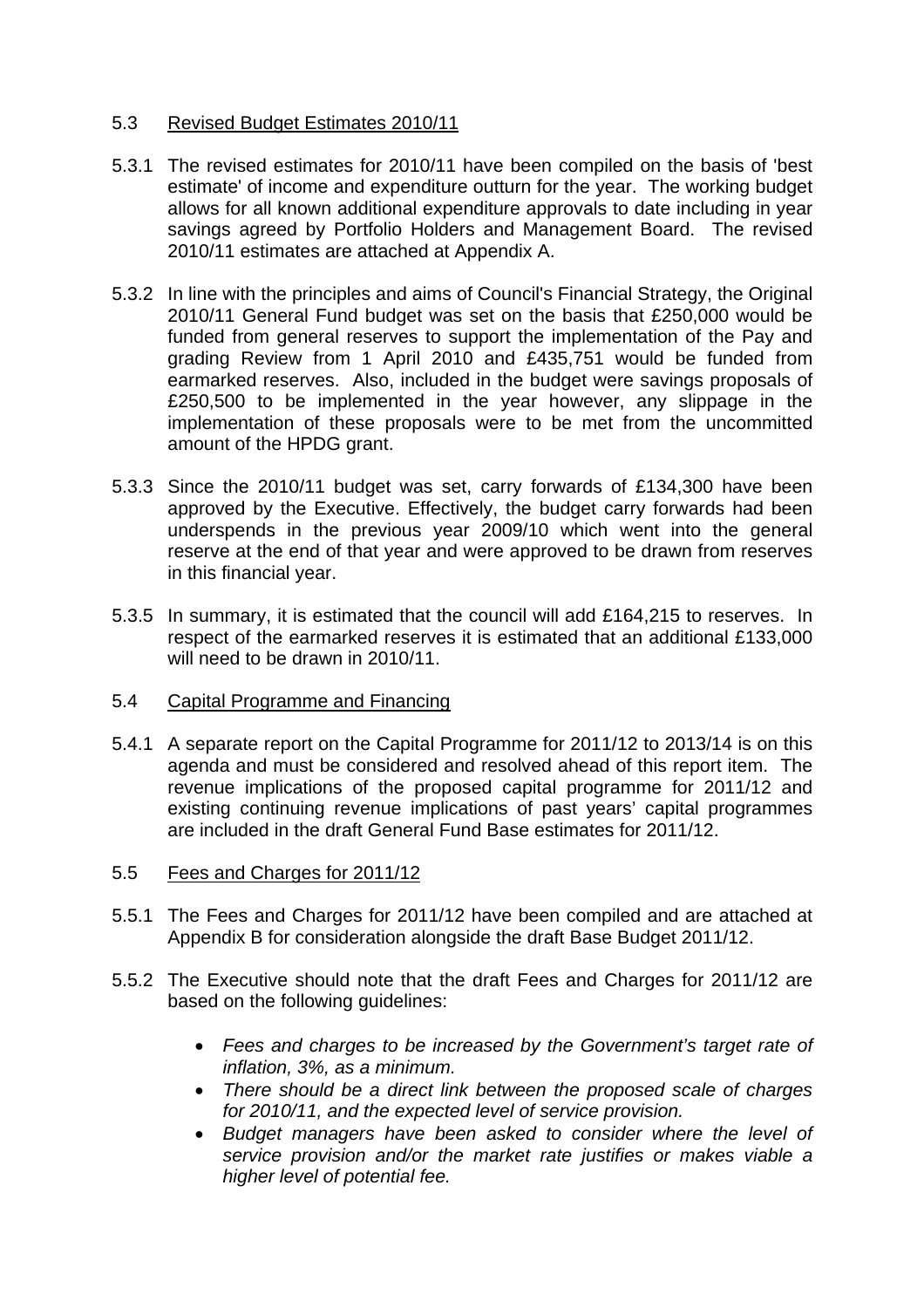The majority of the fees have been increased by 5% on the basis of the third point above. Some have increased by more where it is considered it is justified and the payer can pay the increase. Rents for market hall and specialist markets have increased by 3.5%. The charges for cemeteries have increased to recover the cost charged to the council by the contractor with an amount to cover the council's administration costs.

Please note that the increases will not be exact to the pence or percentage as the charges have been rounded up or down.

5.5.3 The provisional Base Budget 2010/11 includes income estimates which take account of statutory fees and charges and statutory limitations on fees and charges and the sensitivity to price changes of the demand for services.

#### 5.6 Provisional General Fund Base Budget Estimates 2011/12

- 5.6.1 The provisional General Fund Base Budget for 2011/12 is shown at Appendix C.
- 5.6.2 It should be noted that the Parish Precepts in 2011/12 in Appendix C are now updated to reflect the precepts requested rounded to the nearest £ (compared to Appendix 1 of Paper 11 to the Executive of 17 January). The total amount of parish precepts for 2011/12 is £1,173,037, an increase of £6,388 (0.55%) on 2010/11.
- 5.6.3 The provisional General Fund Base Budget shows a Net Budget Requirement (excluding local precepts) of £9,837,806. Effectively, this is the resource envelope for 2011/12. The Budget Requirement including the local precepts is £11,010,843
- 5.6.4 If the council wished to spend more than the budget requirement of £9,837,806 then it would need to find equivalent amount of savings from within the budget requirement or draw from reserves to support the expenditure or realise additional income from fees and charges or a combination of all three.
- 5.6.5 The budget requirement at Appendix C includes use of £75,000 drawing from the general reserve working balance to balance the budget. Also included in the budget is a contingency to allow for slippage or not being able to fully realise the savings.

 At this Budget Requirement, the 2011/12 basic amount of council tax (average Band D equivalent council tax for the District) will be £169.79 which is the same level as 2010/11 giving a 0% (£0) increase for the year. The comparative increase for 2010/11 (this financial year) was 2.50% (£4.14) for the year. The council would therefore qualify for the council tax freeze grant.

5.6.6 Paper 11 to the Executive on 17 January set out the basis of the business planning work by which the budget estimates have been constructed and the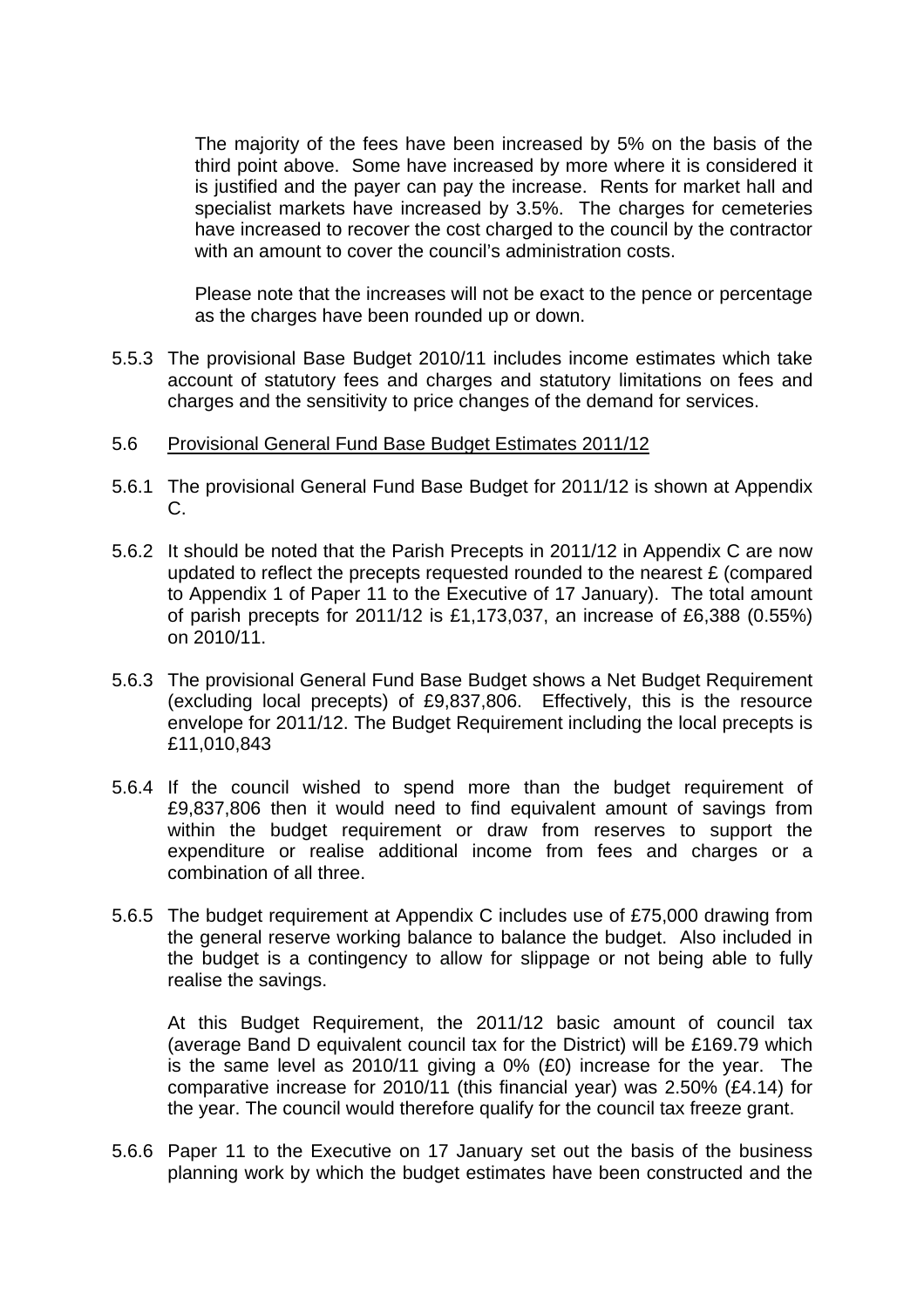savings proposals of the Executive which were forwarded to the Scrutiny Panels to comment upon. The Appendices 2 and 3 of that report are at Appendices D and E. In addition at Appendix F are the additional savings and record of the considerations of the Executive.

## 5.7 Reserves - Revised 2010/11 and Base 2011/12

- 5.7.1 The Council's policy is to hold a general reserve working balance which averages 8.3% of the total net direct expenditure adjusted for any budget management items that are not reflected in or been incorporated into total net direct expenditure and any use of earmarked reserves.
- 5.7.2 For both the revised 2010/11 position (current financial year) and 2011/12 the average level of the general reserve working balance will be above the policy level especially in the light of minimal use of working balances to support the budget for 2011/12. The Deputy Chief Executive advises that this is consistent with the principles set out in the Medium Term Financial Strategy (MTFS) that use of reserves to support the revenue budget cannot be sustained and should be exercised with caution with due consideration of the medium term.

### 5.8 Robustness of the Budget Estimates

5.8.1 The Deputy Chief Executive advises the Executive that the process by which the budget estimates have been constructed has been robust in terms of the assumptions used in the estimates. Essentially the budget requirement is the total resource envelope of the council at a 0% increase in its basic amount of council tax. All the operations and business of the council has to be within this resource envelope and the service and corporate budget estimates have been constructed within the overall resource envelope constraint. It is therefore critical that the Executive monitors the progress on the achievement of the agreed savings. The business planning and decision making process was described in Paper 11 to the Executive on 17 January. In savings proposals have been informed through consultation with the residents and representative groups as well members. Management Board has advised and supported Portfolio Holders throughout the process to date.

### 5.9 Future Years – 2012/13 and 2013/14

5.9.1 The government has published the provisional grant for 2012/13 as discussed in paragraph 5.2.3 above. The council will need to continue to work on a reduced budget requirement for 2012/13 to manage the reduction in the grant of 15.64% (£652,881). At the same time, the council will continue to experience inflationary and upward pressures in its costs. Therefore, the Deputy Chief Executive estimates at a headline level a significant provisional funding in 2012/13 based on the provisional grant settlement and consequent provisional estimated resource envelope of £9.3m at a council tax increase of 2.5%.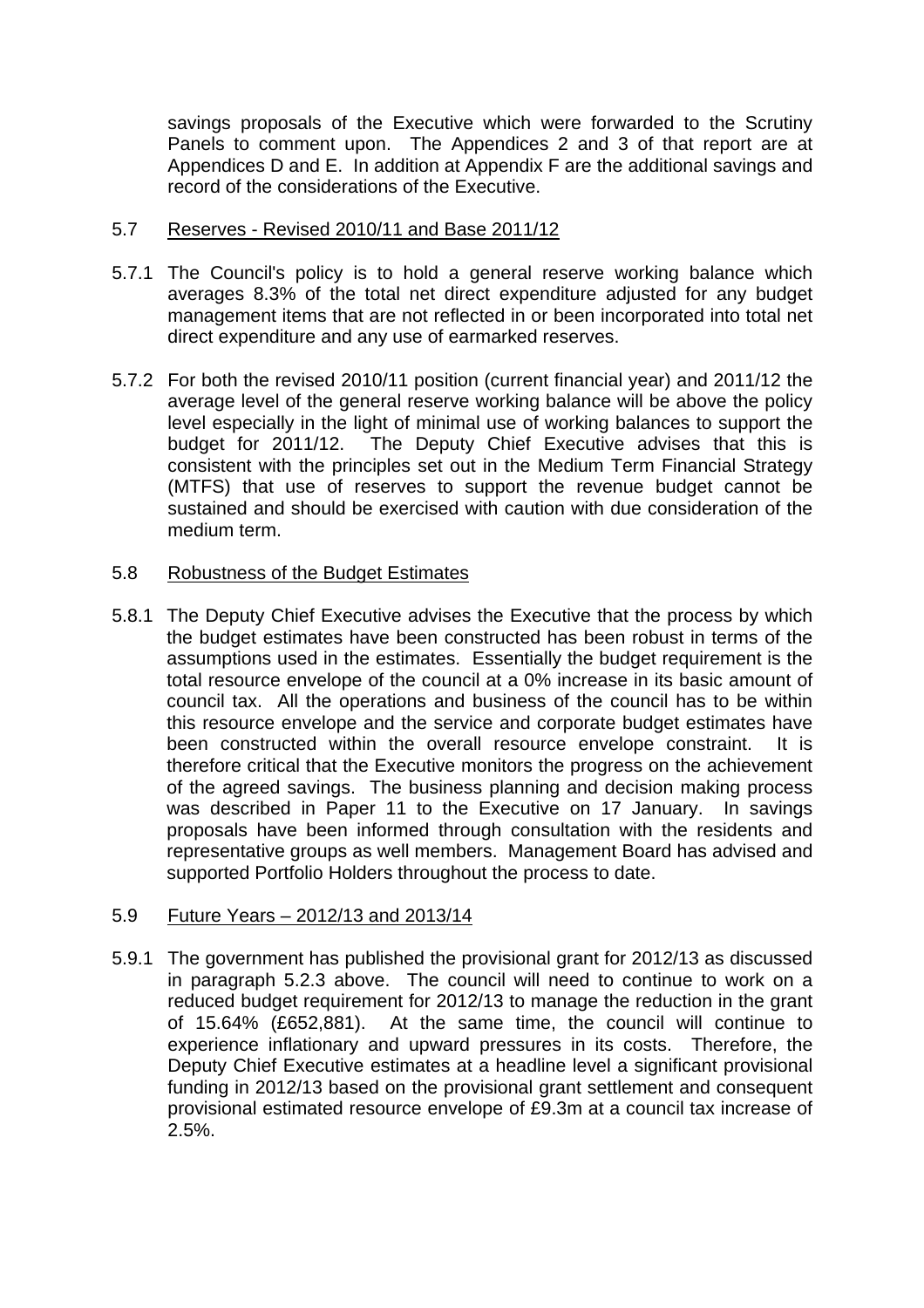5.9.2 The Deputy Chief Executive is currently reviewing and revising the MTFS which will be submitted to Council on 24 February. The MTFS cover the period 2012/13 to 2014/15.

## 6 Legal Issues

- 6.1 The Constitution of the Council requires the Executive to refer its budget proposals to the Resources Scrutiny Panel for its comments on the proposals. Any comments made by the Scrutiny Panel will need to be considered by the Executive before making its final budget recommendation to Council.
- 6.2 The expenditure proposed for 2011/12 by the Executive has to be within the statutory powers of the Council. The District Auditor as part of his annual audit considers the legality of the Council's transactions.

### 7 Resource Issues

- 7.1 This is primarily a resource allocation report.
- 7.2 A considerable amount of work has been and continues to be done in shaping the way the Council delivers its services to the users now and in the future. The modernisation and transformational agenda coupled with the need to work more closely, effectively and efficiently with the other local authorities in two tier areas requires new solutions to meet the needs of the user from a holistic perspective.
- 7.3 The business planning framework is contributing to this in terms of financial and service development planning and prioritising the allocations and use of resources.
- 8 Equality Impact Assessment Implications/Outcomes
- 8.1 Any changes to services included within the proposed budget will have either an initial or a full Equality Impact Assessment completed.
- 9 Impact on the Organisation
- 9.1 Any decisions Members take for the proposals to balance the budget and the setting of Council Tax will impact on the sustainability of the Medium Term Financial Strategy. It is important that the medium term to longer term considerations and decisions are progressed early during 2011/12 to provide a sustainable position for the future.
- 10 Community Safety Implications
- 10.1 The proposals both here and within the Capital Programme report and the service plans and service developments contribute to community safety in the District.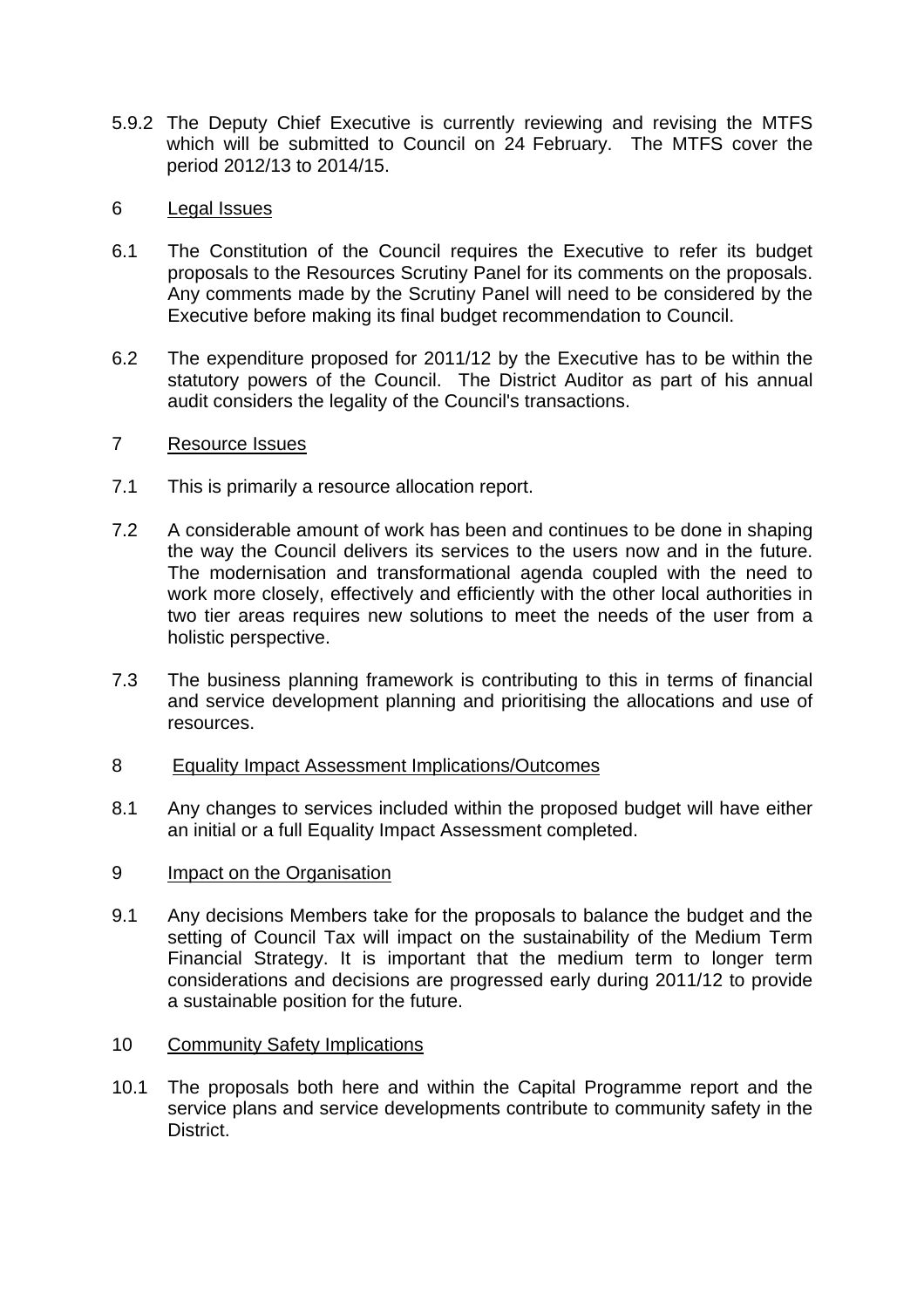#### 11. Carbon Management Implications

11.1 The authority has been working hard to reduce its Carbon footprint, and as a result believes it can achieve the Carbon Standard during 2011/12. The implications for achieving this are included within the general fund budget estimates.

#### 12. Risk Management Implications

- 12.1 As has been stated in a number of places in this report, there are a number of actions within the budget proposals which need to be realised in respect of budget savings both in the current and the next financial year.
- 12.2 A particular risk on the Council is a reduction in the income that it receives not just through its fees and charges but through services that it provides through Service Level Agreements and/or other contractual arrangements.
	- Such arrangements would impact on the Council significantly and where this happens the Council will have to undertake a full review of the service concerned to address the loss of the income. The Council needs to be particularly aware of this risk especially in the current economic climate whereby all organisations whether public sector or private will be considering their own positions and scrutinising their own arrangements.
- 12.3 The risk of slippage in the realisation of the planned savings should be recognised and mitigated by actions through close monitoring of the progress on the achievement of the planned savings.
- 12.4 Risk to income from fee earning and chargeable services in the current economic climate and the continuing impact of low interest rates on investment income is of ongoing concern.

### 13 Consultation

- 13.1 The Heads of Service have looked at various options for services to identify efficiencies and savings. These options have then been discussed at length by Management Board.
- 13.2 Management Board invited representatives of Unison to join budget discussions in order to form a well rounded discussion on all potential options.

 The Executive has consulted widely with the residents, citizen's panel, specific groups and members to inform its proposals on the budget.

13.3 The budget proposals for 2011/12 have been progressed under the direction of Portfolio Holders where there has been significant discussion. The results of these discussions are included in the budget proposals outlined in this report.